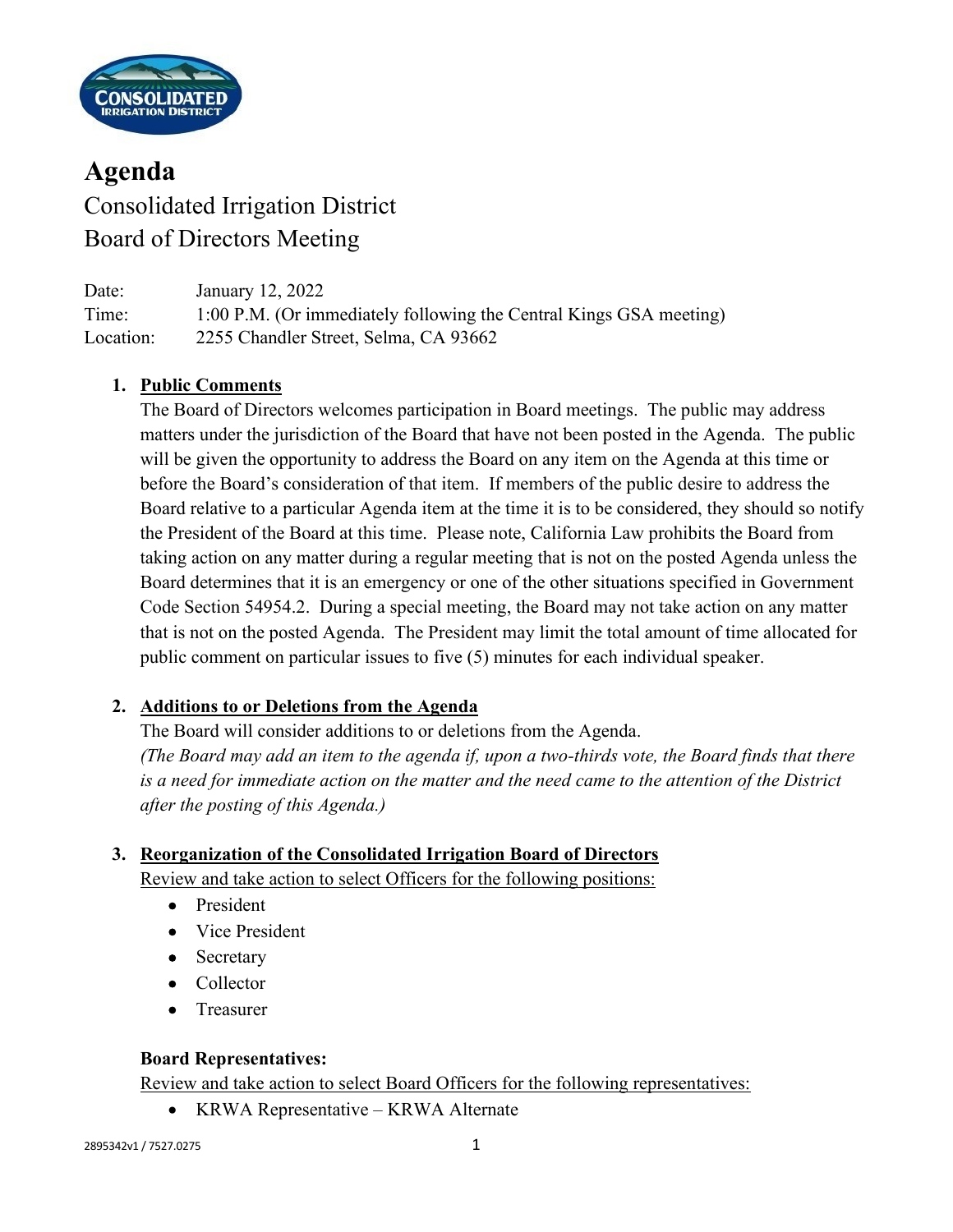- ACWA/JPIA Representative ACWA/JPIA Alternate
- ACWA Health Benefits Authority Representative ACWA Health Benefits Authority Alternate
- Upper Kings Basin Integrated Regional Water Management Authority Representative Upper Kings Basin Integrated Regional Water Management Authority Representative Alternate
- Kings River Watershed Coalition Authority Representative
- Financial Advisory Committee Representative

#### **4. Disclosure of Possible Conflict of Interest**

Disclosure by Board Members of possible conflicts of interest.

#### **5. Consent Calendar (Recommend Approval) – Review & Take Action**

- **a.** Approval of December 8, 2021, Board Meeting Minutes
- **b.** Authorize Special Payroll Warrants for February 2022
- **c.** Approval of December 2021 Accounts Payable
- **d.** Approval of December 2021 Accounts Receivable
- **e.** Approval of CID Monthly Budget Report as of December 31, 2021
- **f.** Accept Financial Report as of December 31, 2021
- **g.** Accept Easement Agreement Benjamin Ruiz

### **6. Correspondence: Items for Board Action**

## **a. Update Fresno County Treasury Wire Authorization** Review for possible action adopting the resolution to update Fresno County Treasury Wire Authorization

## **b. Update Local Agency Investment Fund (LAIF) Authorization** Review for possible action adopting the resolution to update California State Treasurer's Office Local Agency Investment Fund (LAIF)

#### **c. Review miscellaneous correspondence for possible action**

## **7. Manager's Report, Presentation of Items for Board Action and Public Hearings**

**a. Water Report**

Review and discuss for possible action: the current water report.

#### **b. SGMA Update**

Receive update on implementation of the Sustainable Groundwater Management Act and provide directions to staff.

#### **c. Report of Land Acquisition Effort**

Receive update and discuss for possible action regarding land acquisition.

#### **d. Projects Update**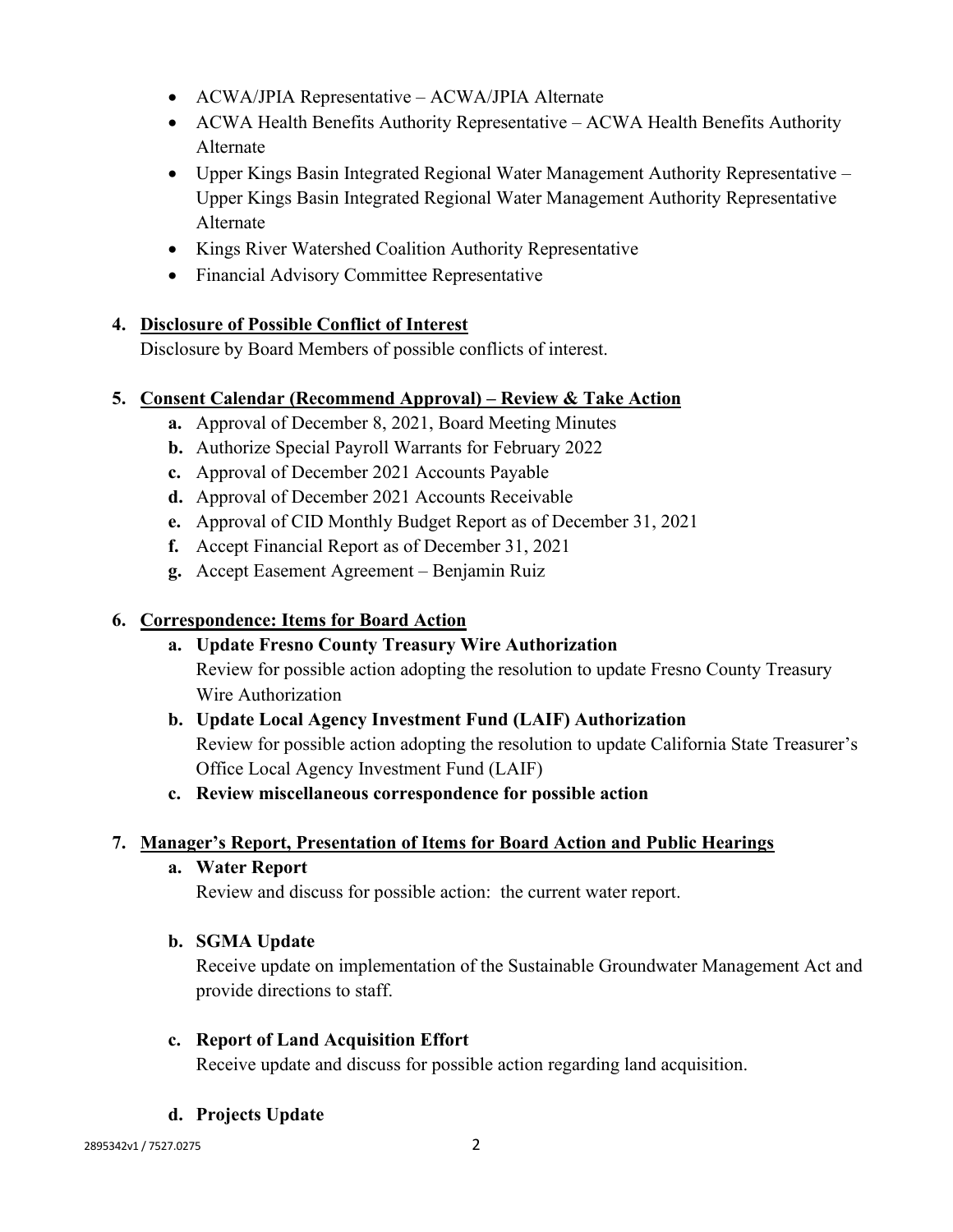Receive update and discuss for possible action: the status of current projects.

#### **e. Agreement with Austin Ewell**

Authorize the General Manager to sign agreement with Austin Ewell for public outreach services.

### **8. Board Reports**

Receive reports from individual Board members.

**9. Closed Session Pursuant to Government Code Section 54957 – Personnel Matters** Manager annual review and assistant manager position.

## **10. Closed Session Pursuant to Government Code Section 54956.9(d)(1) – Conference with Legal Counsel**

Closed session conference with legal counsel pursuant to Government Code Section 54956.9(d)(1) related to existing litigation:

- *James Irrigation District v. KRWA, et al.* (Fresno County Case number 19CECG00769).
- *State Water Resources Control Board, Division of Water Rights, KRWA Petition for Change Re License No. 11521.*
- *State Water Resources Control Board, Petitions to Revoke or Revise the Declaration of Fully Appropriated Stream Systems with respect to the Kings River System.*
- *State Water Resources Control Board, Semitropic Improvement District of Semitropic Water Storage District v. kings River Water Association et. al; Complaint in Support of Petition to Revise and/or Revoke Declaration of Fully Appropriated Stream System for the Kings River.*

## **11. Closed Session Pursuant to Government Code Section 54956.9(d)(2) – Conference with Legal Counsel**

Conference with legal counsel related to significant exposure to and/or anticipated litigation pursuant to paragraph (2) of subdivision (d) of Government Code Section 54956.9: (1 case)

## **12. Closed Session Pursuant to Government Code Section 54956.8 – Conference with Real Property Negotiator**

Closed session pursuant to Government Code Section 54956.8 related to real property negotiations.

Property APN: 338-140-01 Property APN: 338-140-09s Agency Negotiator: Phil Desatoff Negotiating Parties: CID Negotiating Terms and Price